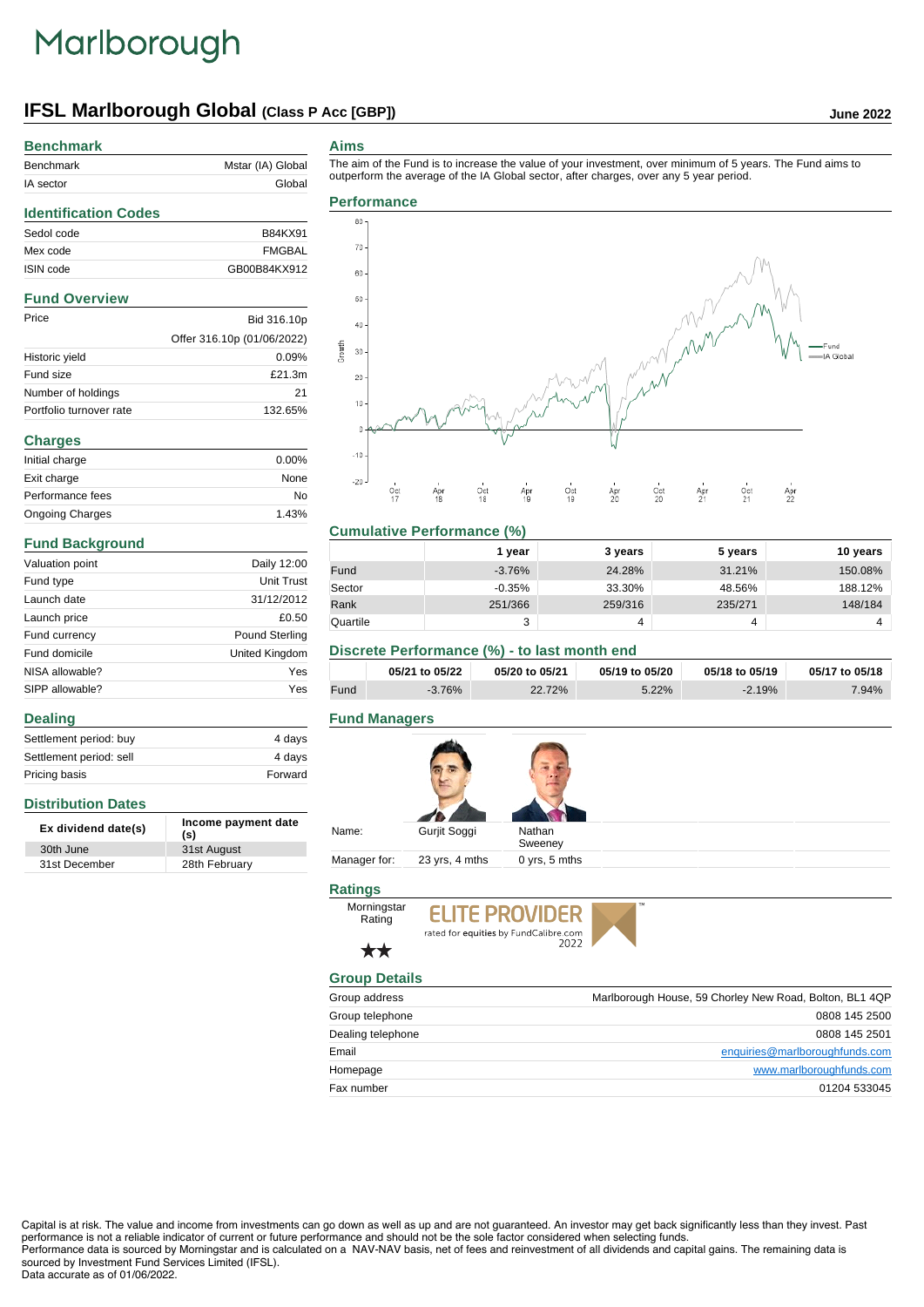# Marlborough

## **IFSL Marlborough Global (Class P Acc [GBP]) June 2022**

## **Standard Portfolio Analysis**



## **X-Ray Portfolio Analysis**

## **X-Ray Asset Allocation** International Equities 59.4% Managed Funds 17.9% UK Equity 4.6% Alternative Trading Strategies 0.5% Property 0.4% Money Market 0.2% Investment Trusts 0.0% International Bonds 0.0% Other 5.8% Cash and Equivalents 11.2%

## **Top Country Weightings**

| <b>United States</b> |  |  | 38.0% |  |
|----------------------|--|--|-------|--|
| Managed Funds        |  |  | 17.9% |  |
| Japan                |  |  | 5.4%  |  |
| United Kingdom       |  |  | 5.0%  |  |
| France               |  |  | 2.0%  |  |
| Taiwan               |  |  | 1.6%  |  |
| Netherlands          |  |  | 1.5%  |  |
| China                |  |  | 1.4%  |  |
| Hong Kong            |  |  | 1.1%  |  |
| Other                |  |  | 14.7% |  |
| Cash                 |  |  | 11.4% |  |

## **X-Ray Regional Allocation**



| North America              | 38.6% |
|----------------------------|-------|
|                            |       |
| Managed Fund               | 17.9% |
| Developed Europe - Excl UK | 9.4%  |
| Japan                      | 5.3%  |
| UΚ                         | 5.0%  |
| <b>Emerging Asia</b>       | 4 2%  |
| Developed Asia             | 1.2%  |
| Australia and New Zealand  | 0.7%  |
| Other                      | 6.3%  |
| Cash and Equivalents       | 11.4% |
|                            |       |